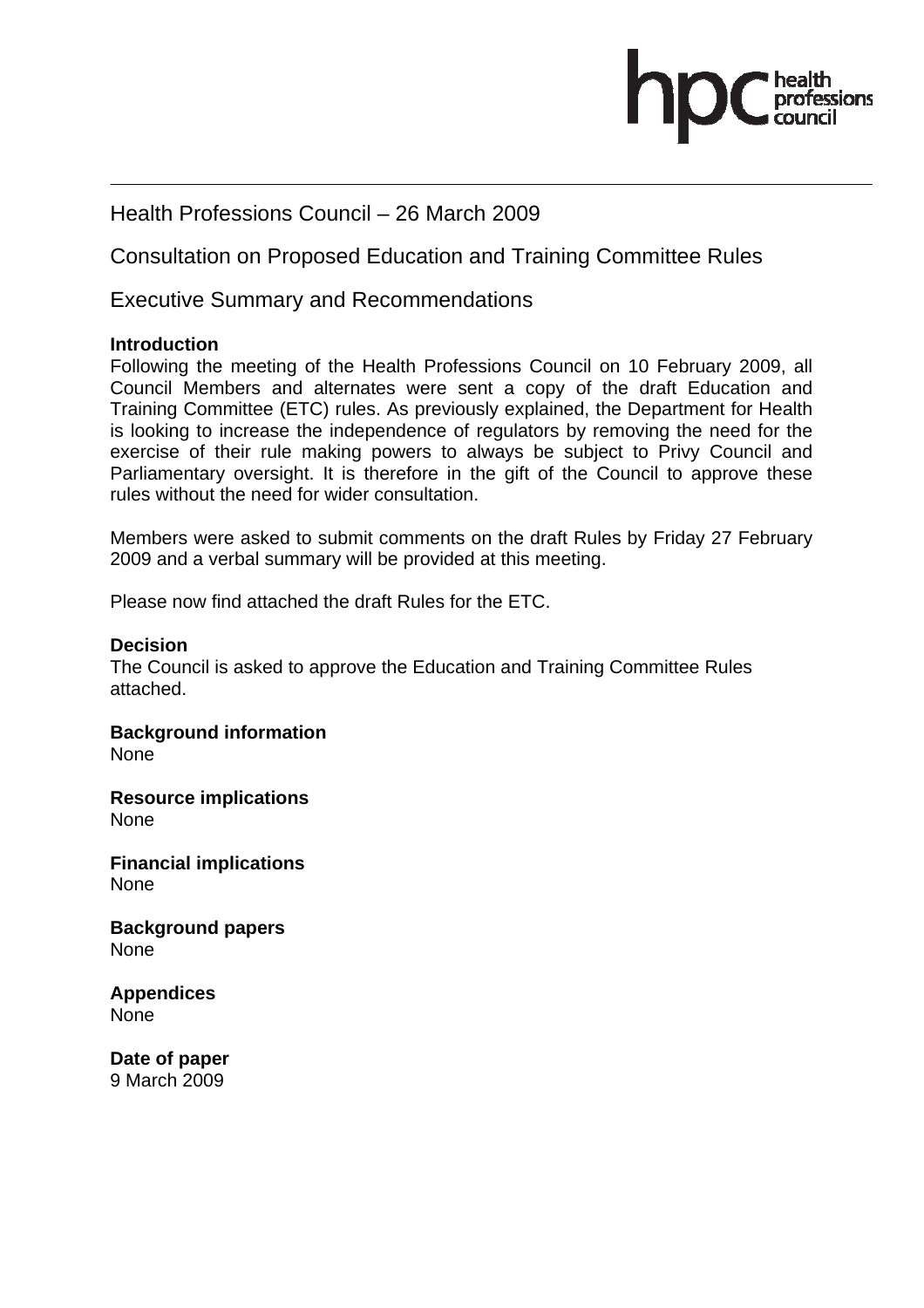# **The Health Professions Council (Education and Training Committee) (Constitution) Rules 2009**

The Health Professions Council makes the following Rules in exercise of its powers under paragraphs 17(1) and 18(2) of Schedule 1 to the Health Professions Order 2001.

# **PART 1**

### **Introductory**

### **Citation and commencement**

1. These Rules may be cited as the Health Professions Council (Education and Training Committee) (Constitution) Rules 2009 and shall come into force on [DATE].

### **Interpretation**

2. In these Rules—

"Committee" means the Education and Training Committee;

"final outcome" in relation to any proceedings where there are rights of appeal, means the outcome of the proceedings—

- (a) once the period for bringing an appeal has expired without an appeal being brought; or
- (b) if an appeal is brought in accordance with those rights, once those rights have been exhausted;

"licensing body" means—

- (a) any body, other than the Council, anywhere in the world that licenses or regulates any profession;
- (b) the Council for the Professions Supplementary to Medicine, prior to its abolition by virtue of the Order;

"lay member" means a member who—

- (a) is not and never has been a registrant, or registered under the 1960 Act or in the AODP register, the AEP register or the BPS register; and
- (b) does not hold a qualification that would entitle them to apply for registration under the Order;

"member", unless the context otherwise requires, means a member of the Committee and includes the chair and any deputy chair;

"the Order" means the Health Professions Order 2001;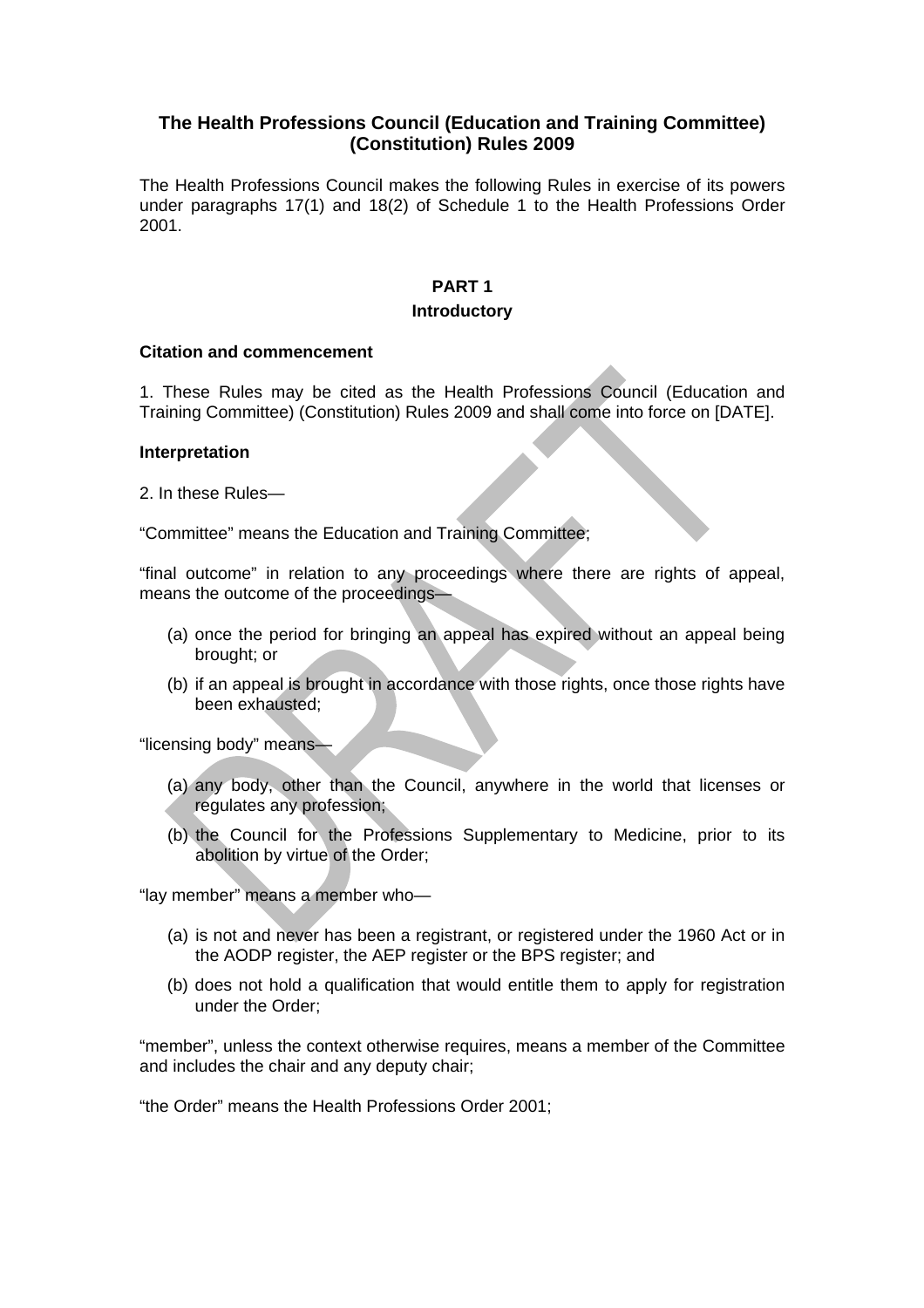"spent conviction" means—

- (a) in relation to a conviction in a court in Great Britain, a conviction that is a spent conviction for the purpose of the Rehabilitation of Offenders Act 1974; or
- (b) in relation to a conviction by a court in Northern Ireland, a conviction that is a spent conviction for the purposes of the Rehabilitation of Offenders (Northern Ireland) Order 1978.

# **PART 2 Education and Training Committee**

# **Education and Training Committee**

3.—(1) The Education and Training Committee shall consist of not more than 30 members appointed by the Council and the membership shall include—

- (a) at least 3 members of the Council;
- (b) at least 1 registrant from each of the relevant professions; and
- (c) at least 5 lay members.

(2) Of the members appointed in accordance with paragraph (1)—

- (a) at least one member shall live or work wholly or mainly in each of England, Scotland, Wales and Northern Ireland; and
- (b) the majority of members shall have such qualifications and experience in relation to the provision, funding or assessment of professional education and training as the Council considers will be of value to the Committee in the performance of its functions.

(3) The Council shall determine the duration of the term of office of members of the Committee on their appointment.

(4) No person may be a member of the Committee for more than an aggregate of 8 years during any period of 20 years but, for the purpose of the computing that aggregate, any service as a member of the committee prior to 1st July 2007 shall be discounted.

(5) The quorum of the Committee shall be half of the total number of members of the Committee, plus one.

### **Chair of the Education and Training Committee**

4.—(1) The Council shall appoint a member of the Committee as the chair of the Committee.

(2) The term of office of the chair of the Committee shall be determined on appointment but it shall not exceed that person's term of office as a member of the Committee.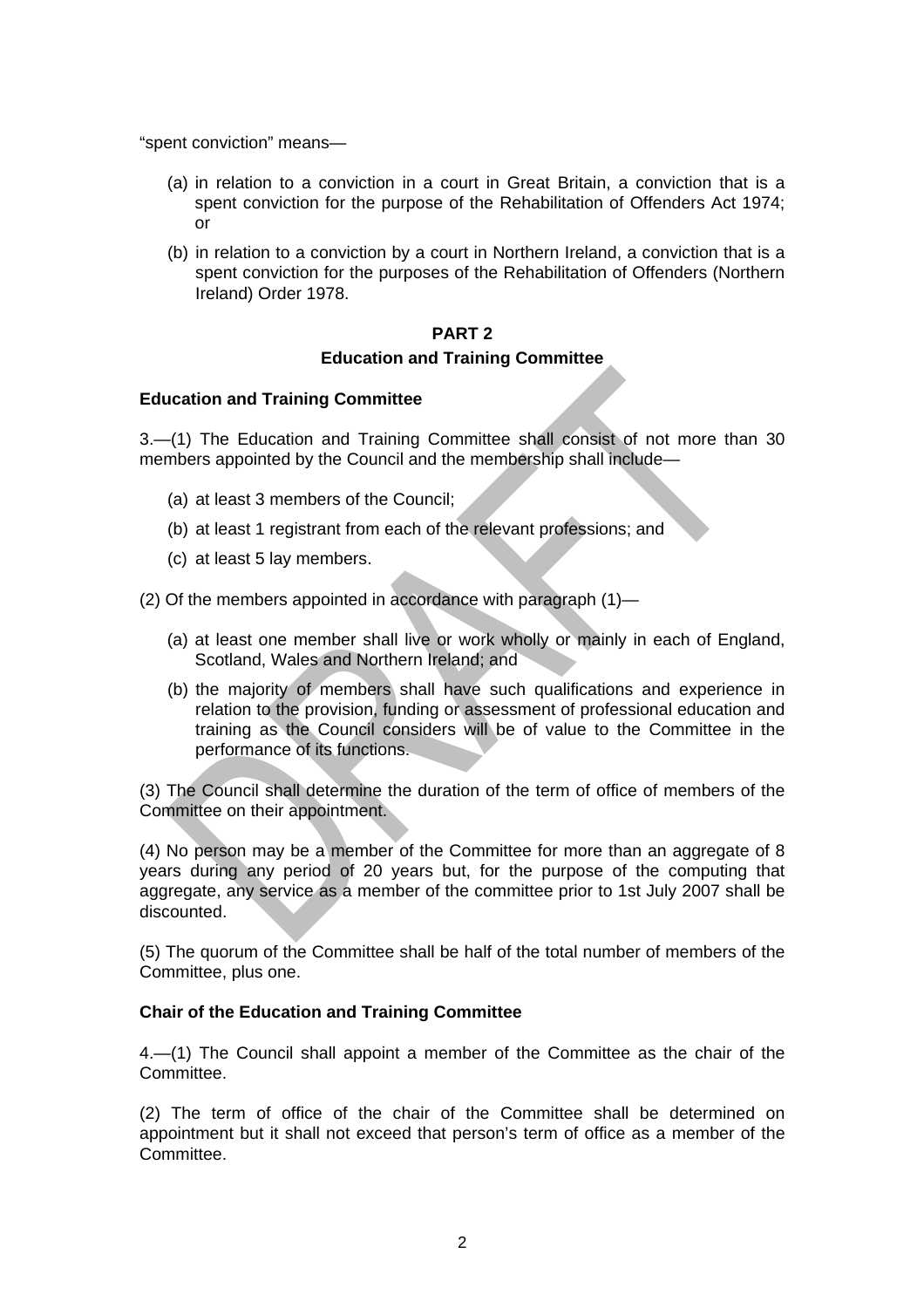- (3) The member serving as chair of the Committee shall cease to be chair—
	- (a) if the member resigns as chair, which the member may do at any time by notice in writing to the Council;
	- (b) on ceasing to be a member of the Committee;
	- (c) if the member's membership of the Committee is suspended by the Council; or
	- (d) if a majority of the Council votes to terminate the member's appointment as chair.

(4) If, for any reason, the chair is absent from a meeting of the Committee, the members who are present at that meeting shall nominate one of their number to serve as chair at that meeting.

- (5) If, for any reason—
	- (a) the Committee is on notice that the chair is likely—
		- (i) to be absent for more than one meeting of the committee, or
		- (ii) to be unavailable to perform the duties of a chair for more than a month; or
	- (b) the office of chair is vacant,

the Committee may nominate a member ("deputy chair") to serve as chair during the absence or unavailability of the chair or the vacancy.

- (6) A member serving as deputy chair shall cease to be deputy chair—
	- (a) in the case of—
		- (i) the absence or unavailability of the chair, once the chair notifies the Committee that they are able to resume their duties, or
		- $(i)$  the office of chair being vacant, once the vacancy is filled;
	- (b) if the member ceases to be a member;
	- (c) if the member resigns as deputy chair, which the member may do at any time by a notice in writing to the Council;
	- (d) if the member's membership of the Committee is suspended by the Council; or
	- (e) if the Committee votes (by a majority at a quorate meeting) to terminate the member's appointment as deputy chair.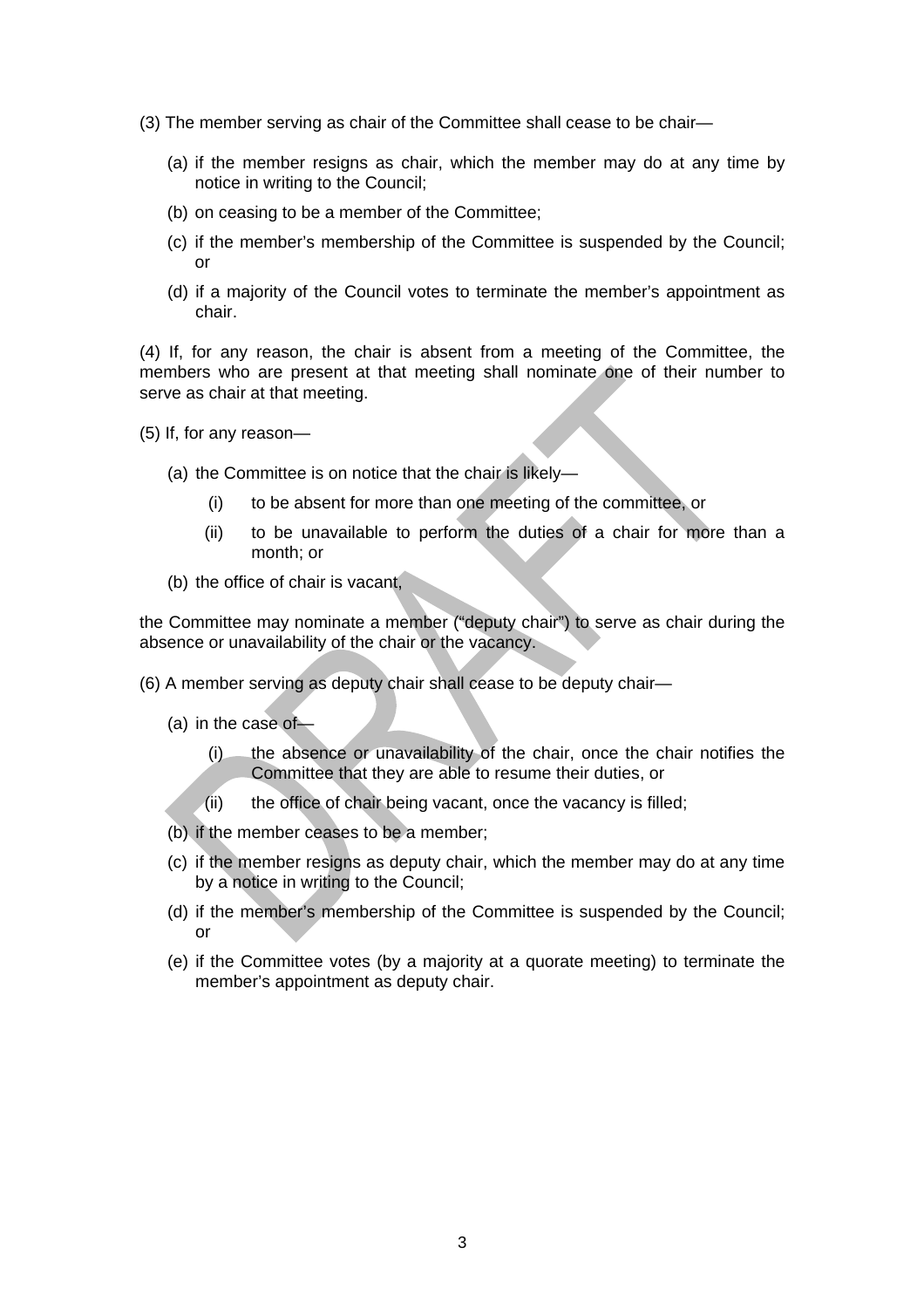# **PART 3**

# **Disqualification, termination and suspension of members**

## **Disqualification from appointment**

5. A person is disqualified from appointment as a member if that person—

- (a) has at any time been convicted of an offence involving dishonesty or deception in the United Kingdom and the conviction is not a spent conviction;
- (b) has at any time been convicted of an offence in the United Kingdom, and—
	- (i) the final outcome of the proceedings was a sentence of imprisonment or detention, and
	- $(ii)$  the conviction is not a spent conviction;
- (c) has at any time been removed—
	- (i) from the office of charity trustee or trustee for a charity by an order made by the Charity Commissioners, the Charity Commission, the Charity Commission for Northern Ireland or the High Court on the grounds of any misconduct or mismanagement in the administration of the charity—
		- (aa) for which the person was responsible or to which the person was privy, or
		- (bb) which the person by their conduct contributed to or facilitated, or
	- (ii) under—
		- (aa) section 7 of the Law Reform (Miscellaneous Provisions) (Scotland) Act 1990 (powers of Court of Session to deal with management of charities), or
		- (bb) section 34(5)(e) of the Charities and Trustee Investment (Scotland) Act 2005 (powers of the Court of Session),

from being concerned with the management or control of any body;

- (d) has at any time been removed from office as the chair, member, convenor or director of any public body on the grounds, in terms, that it was not in the interests of, or conducive to the good management of, that body that the person should continue to hold that office;
- (e) at any time has been adjudged bankrupt or sequestration of the person's estate has been awarded, and—
	- (i) the person has not been discharged, or
	- (ii) the person is the subject of a bankruptcy restrictions order or an interim bankruptcy restrictions order under Schedule 4A to the Insolvency Act 1986 or Schedule 2A of the Insolvency (Northern Ireland) Order 1989 (which relate to bankruptcy restriction orders and undertakings);
- (f) has at any time made a composition or arrangement with, or granted a trust deed for, the person's creditors and the person has not been discharged in respect of it;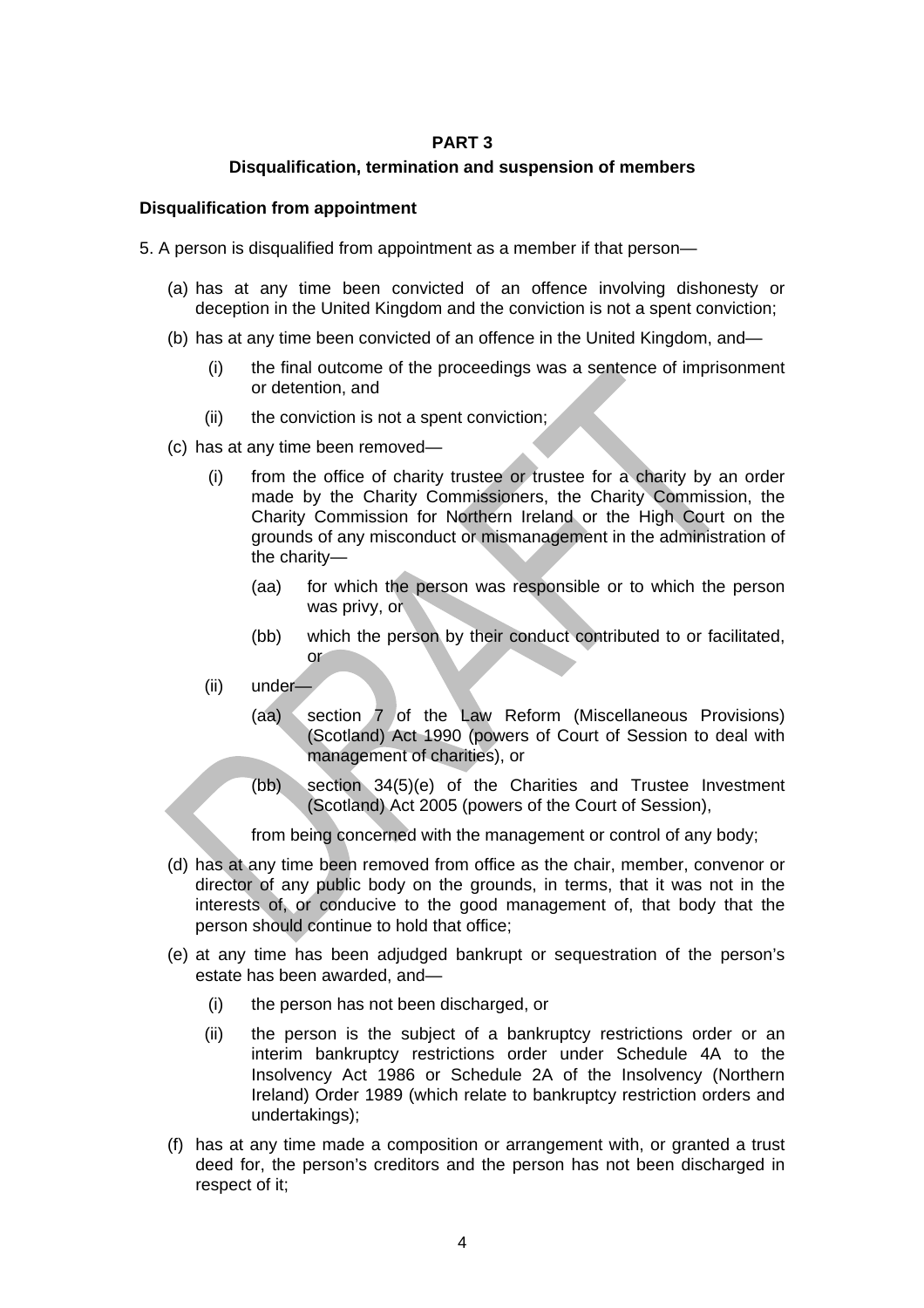- (g) is subject to—
	- (i) a disqualification order or disqualification undertaking under the Company Directors Disqualification Act 1986,
	- (ii) a disqualification order under Part II of the Companies (Northern Ireland) Order 1989 (company directors disqualification),
	- (iii) a disqualification order or disqualification undertaking under the Company Directors Disqualification (Northern Ireland) Order 2002, or
	- (iv) an order made under section 429(2) of the Insolvency Act 1986 (disabilities on revocation of a county court administration order);
- (h) has been included by—
	- (i) the Independent Barring Board in a barred list (within the meaning of the Safeguarding Vulnerable Groups Act 2006 or the Safeguarding Vulnerable Groups (Northern Ireland) Order 2007), or
	- (ii) the Scottish Ministers in the children's list or the adults' list (within the meaning of the Protection of Vulnerable Groups (Scotland) Act 2007);
- (i) has at any time been subject to any investigation or proceedings concerning the person's fitness to practise by any licensing body, the final outcome of which was—
	- (i) the person's erasure from a register held by the licensing body or a decision that had the effect of preventing the person from practising the profession licensed or regulated by the licensing body,
	- (ii) the person's suspension from a register held by the licensing body, and that suspension has not been terminated, or
	- (iii) a decision that had the effect of only allowing the person to practise that profession subject to conditions, and those conditions have not been lifted;
- (j) has at any time been subject to any investigation or proceedings concerning the person's fitness to practise by the Council, in the course of which or where the final outcome was that—
	- (i) the person was removed from or struck off the register (for a reason connected to the person's fitness to practise),
	- (ii) the person's registration in the register was suspended (including by an interim suspension order) and that suspension has not been terminated,
	- (iii) the person's registration in the register was made conditional upon their compliance with any requirement (including an interim conditions of practice order) and that requirement has not been lifted, or
	- (iv) the person's registration in the register was annotated by virtue of a caution order and that order is still in force;
- (k) has at any time been subject to any investigation or proceedings relating to an allegation that the person's entry in the register was fraudulently procured, the final outcome of which was the removal of the person's entry in the register;
- (l) is or has at any time been subject to any investigation or proceedings concerning the person's fitness to practise by—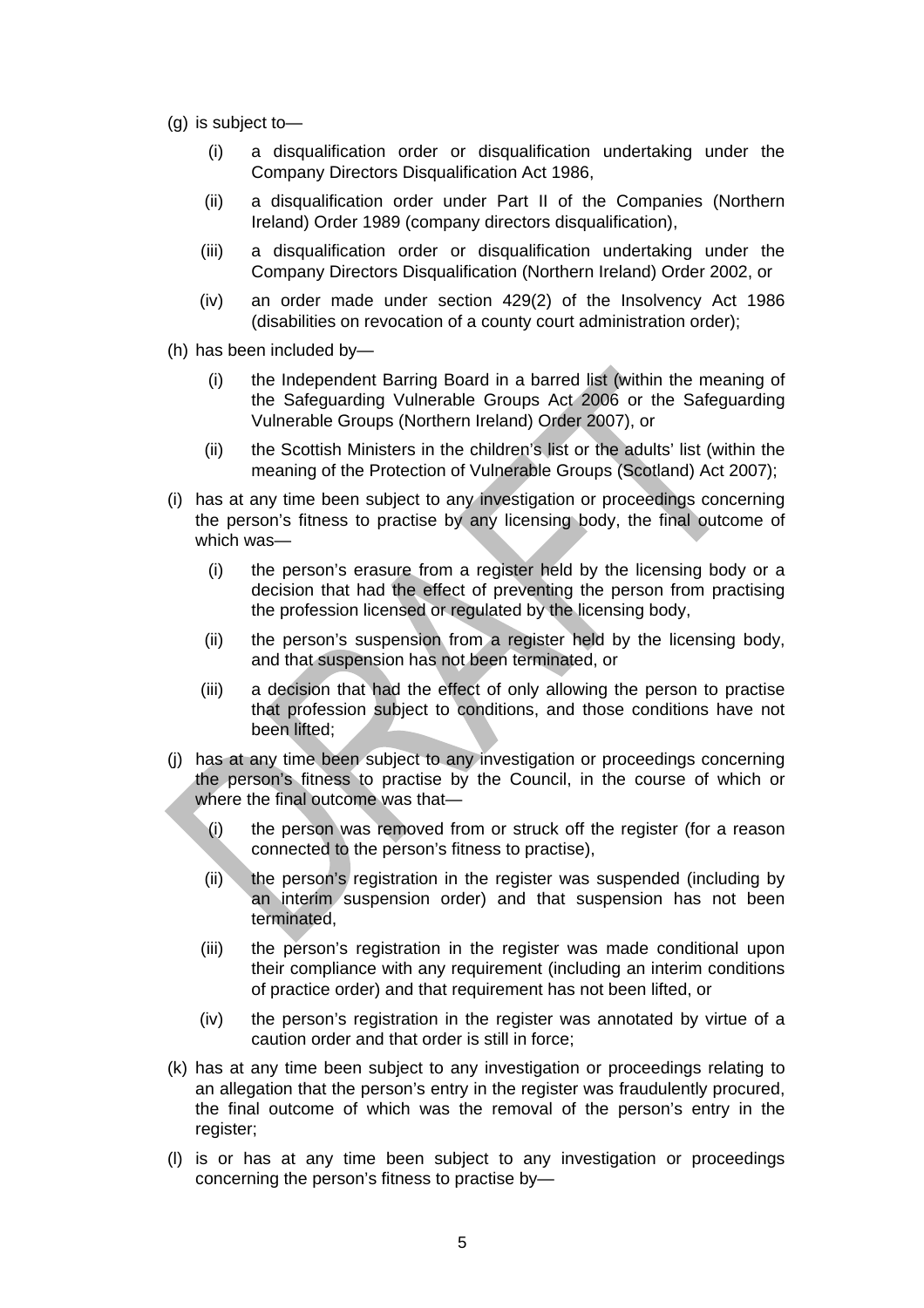- (i) any licensing body, or
- (ii) the Council,

and the Council is satisfied that the person's membership of the committee would be liable to undermine public confidence in the regulation of registrants; or

(m) has at any time been convicted of an offence elsewhere than in the United Kingdom and the Council is satisfied that the person's membership of the committee would be liable to undermine public confidence in the regulation of registrants.

# **Termination of committee membership**

6.—(1) A member shall be removed from office by the Council, if—

- (a) the member resigns, which a member may do at any time by a notice in writing to the Council;
- (b) in the case of a member who is
	- (i) a registrant, that member's registration lapses, or
	- (ii) a lay member, that member no longer satisfies the criteria for being a lay member;
- (c) the member becomes a person of the type mentioned in rule 5(a), (b) or (e) to (h) whether or not they thereafter cease to be such a person;
- (d) the member becomes a person of the type mentioned in rule 5(c) or (d);
- (e) in the case of a registrant, the member becomes the subject of any investigation or proceedings concerning the member's fitness to practise by the Council, in the course of which or as a result of which—
	- (i) the member is struck off the register,
	- (ii) the member's registration in the register is suspended,
	- (iii) the member's registration in the register is made conditional upon the member's compliance with any requirement, or
	- (iv) the person's registration in the register is annotated by virtue of a caution order, and the proceedings relating to that particular sanction have reached their final outcome;
- (f) in the case of a registrant, the member becomes subject to any investigation or proceedings relating to an allegation that the person's entry in the register was fraudulently procured or incorrectly made, the final outcome of which is the removal of the person's entry in the register;
- (g) the Council is satisfied that the member's level of attendance at meetings of the Committee falls below a minimum level of attendance acceptable to the Council, having regard to—
	- (i) any recommended minimum levels of attendance that the Council has set in its standing orders, and
	- (ii) whether or not there were reasonable causes for the member's absences;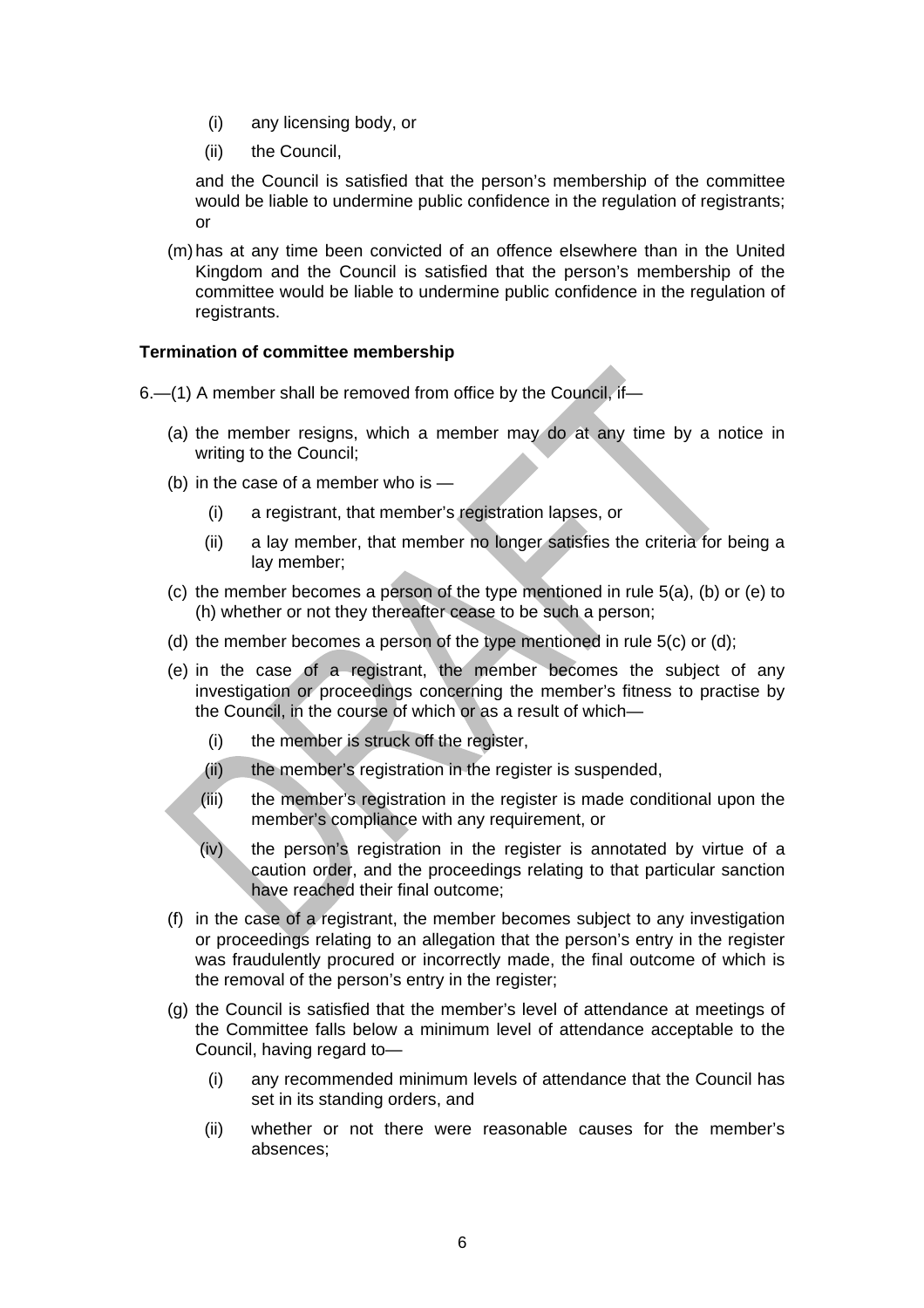- (h) the Council is satisfied the member has failed, without reasonable cause, to undertake satisfactorily the requirements with regard to education and training for members that apply to that member and which the Council has included in its standing orders;
- (i) the Council is satisfied that the member is no longer able to perform their duties as a member of the Committee because of adverse physical or mental health;
- (j) the Council is satisfied that the member's continued membership of the committee would be liable to undermine public confidence in the regulation of registrants.

(2) A member who becomes, or may become, a person to whom paragraph (1)(b) to (f) applies must notify the Council in writing of that fact as soon as the person becomes aware of it.

(3) Any member or employee of the Council may notify the Council if they are of the view that the Council may need to exercise its functions under paragraph (1).

# **Suspension of committee membership**

7.—(1) The Council may suspend a member from office by a notice in writing served on the member—

- (a) if the Council has reasonable grounds for suspecting that the member has become a person to whom rule  $6(1)(b)(ii)$  to (d) applies, for the purposes of determining whether or not the member has become such a person;
- (b) while the Council is considering whether or not it is satisfied as to the matters set out in rule  $6(1)(q)$  to (i);
- (c) if the member is subject to any investigation or proceedings concerning the member's fitness to practise by—

(i) any licensing body, or

(ii) the Council,

and the Council is satisfied that it would not be appropriate for the member to continue to participate in proceedings of the Committee while the investigation or proceedings concerning the member's fitness to practise is or are ongoing;

- (d) if the member is the subject of any investigation or proceedings concerning whether the member's entry in the register was fraudulently procured or incorrectly made and the Council is satisfied that it would not be appropriate for the member to continue to participate in proceedings of the Committee while the investigation or proceedings concerning the member's entry in the register is or are ongoing;
- (e) if the member is subject to any investigation or proceedings in the United Kingdom relating to a criminal offence, or in any other part of the world relating to an offence which, if committed in any part of the United Kingdom, would constitute a criminal offence, and—